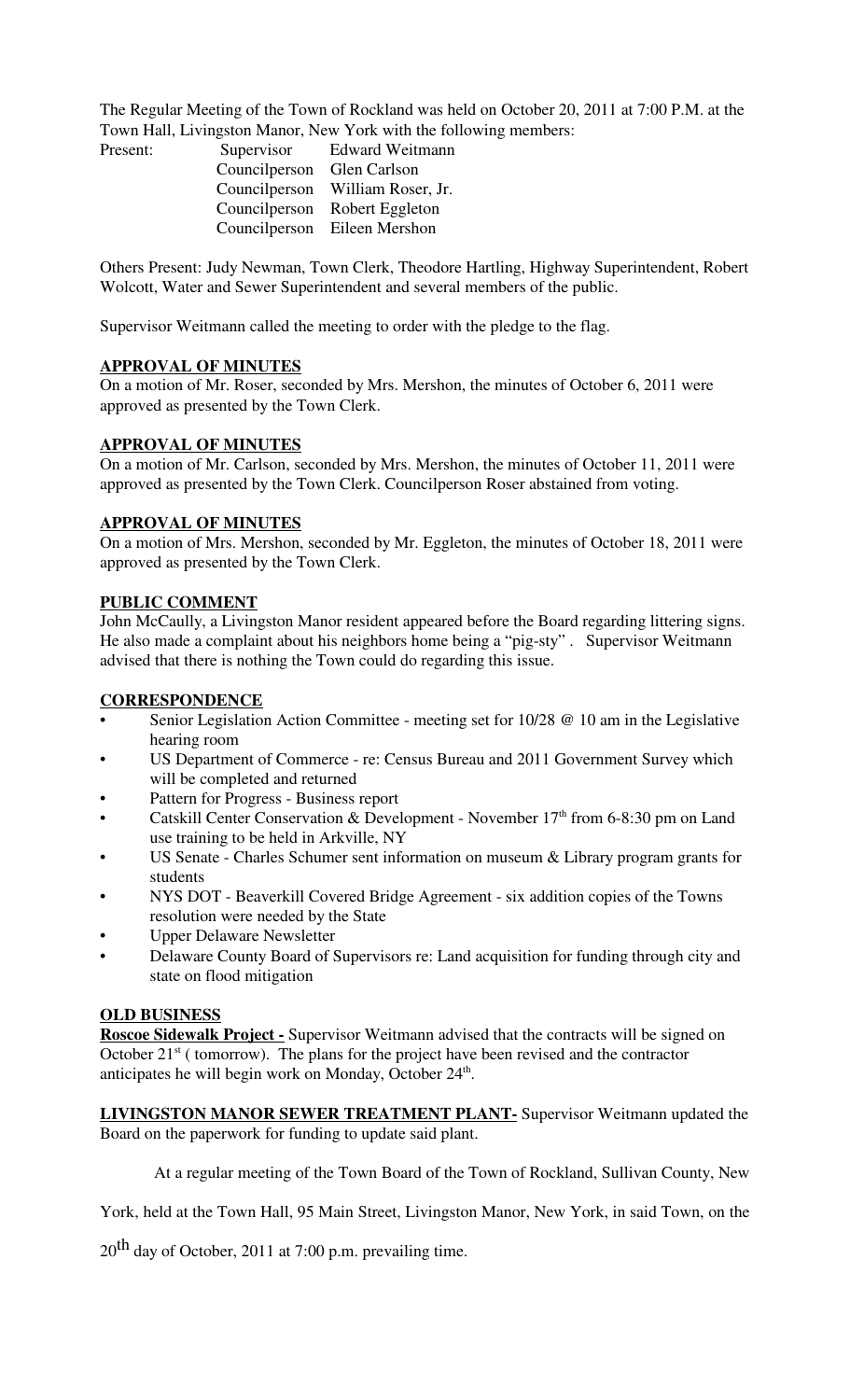# *REGULAR MEETING, TOWN OF ROCKLAND, OCTOBER 20, 2011*

The meeting was called to order by Supervisor Weitmann and upon roll being called, the following were:

| PRESENT: Supervisor    | Weitmann |
|------------------------|----------|
| Councilperson Roser    |          |
| Councilperson Carlson  |          |
| Councilperson Eggleton |          |
| Councilperson Mershon  |          |

ABSENT: None

The following resolution was introduced by Councilperson Carlson, who moved its adoption, and seconded by Councilperson Mershon, to wit:

**BE IT RESOLVED**, that introductory Local Law No. 2 of the Year 2011 entitled "A local law to override the tax levy limit established by General Municipal Law Section 3-c" is hereby introduced before the Town Board of the Town of Rockland, Sullivan County, State of New York; and

**BE IT FURTHER RESOLVED,** that copies of the aforesaid local law be laid upon the desk of each member of the Town Board; and

**BE IT FURTHER RESOLVED,** that the Town Board hold a public hearing on said local law at the Town Hall, 95 Main Street, Livingston Manor, New York, at 7:15 p.m., prevailing time, on November 3, 2011; and

**BE IT FURTHER RESOLVED,** that the Town Board hereby determines the said local law to be a Type II action pursuant to the regulations promulgated under the State Environmental Quality Review Act for which no environmental review is required; and

**BE IT FURTHER RESOLVED,** that the Town Clerk publish or cause to be published a public notice in the Sullivan County Democrat, of said public hearing at least five (5) days prior thereto.

The question of the adoption of the foregoing resolution was duly put to a vote on roll call, resulting as follows:

| Supervisor Edward Weitmann                          | voting | AYE |  |  |
|-----------------------------------------------------|--------|-----|--|--|
| Councilperson Eileen Mershon                        | voting | AYE |  |  |
| Councilperson Glen Carlson                          | voting | AYE |  |  |
| Councilperson William Roser                         | voting | AYE |  |  |
| Councilperson Robert Eggleton                       | voting | AYE |  |  |
| The resolution was thereupon declared duly adopted. |        |     |  |  |

**Legal Notice** - The Town Clerk caused to publish a notice for the public hearing on the Preliminary Budget for 2012.

## **NEW BUSINESS**

**Beaverkill Valley Inn** sent notification that they will renew their liquor license. There were no objections from the Board.

## **Justice Court Grant- Resolution**

On a motion of Mr. Carson, seconded by Mr. Roser, the following resolution was ADOPTED - VOTE - AYES 5, NAYS 0 - RESOLVED - to authorize Hon. Franklin E. Gibson to request up to the maximum amount available for the 2011-2012 JCAP Grant.

**Supervisors Monthly report** was presented. Motion by Mrs. Mershon, seconded by Mr. Eggleton, to accept the Supervisor's monthly report. 5 AYES - Carried

**Water/Sewer Daily Log-** was presented.

## **DEPARTMENT HEADS**

**Highway Superintendent** Ted Hartling reported that he has his department working on sanders to installed on the trucks. He also reported on his meeting with FEMA representatives. He advised that the Town of Rockland will fare well with FEMA reimbursement from recent floods.